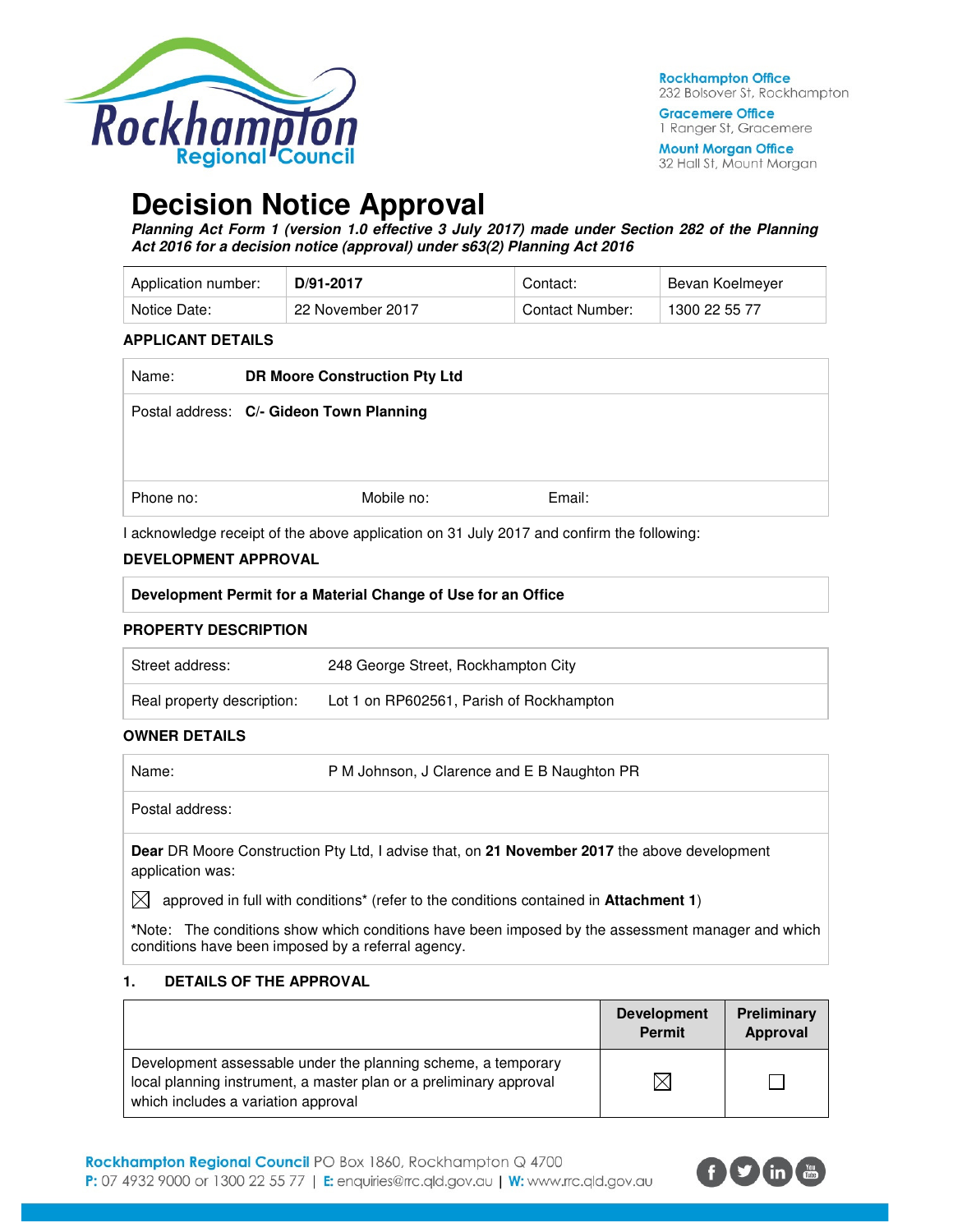# **2. CONDITIONS**

This approval is subject to the conditions in Attachment 1.

#### **3. FURTHER DEVELOPMENT PERMITS REQUIRED**

Please be advised that the following development permits are required to be obtained before the development can be carried out:

| Type of development permit required | Subject of the required development permit |
|-------------------------------------|--------------------------------------------|
| <b>Operational Works</b>            | <b>Access and Parking Works</b>            |
|                                     | Roof and Allotment Drainage Works          |
| <b>Building Works</b>               |                                            |
| Plumbing and Drainage Works         |                                            |

#### **4. REFERRAL AGENCIES** NIL

The following Referral Agencies were activated by this application.

#### **5. THE APPROVED PLANS**

**The approved development must be completed and maintained generally in accordance with the approved drawings and documents:** 

| Drawing/report title      | Prepared by | Dated        | Reference number    | Version/issue |
|---------------------------|-------------|--------------|---------------------|---------------|
| <b>Existing Site Plan</b> | lan Vaughan | 28 July 2017 | 17025, Sheet 1 of 2 | l 01          |
| <b>Proposed Office</b>    | lan Vaughan | 28 July 2017 | 17025, Sheet 2 of 2 | - 01          |

# **6. CURRENCY PERIOD FOR THE APPROVAL (S.85)**

The standard relevant periods stated in section 85 of Planning Act 20016 apply to each aspect of development in this approval, if not stated in the conditions of approval attached.

#### **7. STATEMENT OF REASONS**

| <b>Description of the</b><br>development | The proposed development is for a Material Change of Use for an Office                                                                                 |                                                                                                                                                                                                                                                                        |  |  |
|------------------------------------------|--------------------------------------------------------------------------------------------------------------------------------------------------------|------------------------------------------------------------------------------------------------------------------------------------------------------------------------------------------------------------------------------------------------------------------------|--|--|
| <b>Assessment</b><br><b>Benchmarks</b>   | The proposed development was assessed against the following assessment<br>benchmarks:                                                                  |                                                                                                                                                                                                                                                                        |  |  |
|                                          |                                                                                                                                                        | Low density residential zone code;                                                                                                                                                                                                                                     |  |  |
|                                          |                                                                                                                                                        | Access, parking and transport code;                                                                                                                                                                                                                                    |  |  |
|                                          |                                                                                                                                                        | Landscape code;                                                                                                                                                                                                                                                        |  |  |
|                                          | ٠                                                                                                                                                      | Stormwater management code;                                                                                                                                                                                                                                            |  |  |
|                                          | Waste management code; and<br>٠                                                                                                                        |                                                                                                                                                                                                                                                                        |  |  |
|                                          |                                                                                                                                                        | Water and sewer code.                                                                                                                                                                                                                                                  |  |  |
| <b>Non-Compliances</b>                   | The development was assessed against all of the assessment benchmarks<br>listed above and complies with all of these with the exceptions listed below: |                                                                                                                                                                                                                                                                        |  |  |
|                                          | Reasons for the approval despite non-compliance with<br><b>Assessment</b><br>benchmark<br><b>Benchmark</b>                                             |                                                                                                                                                                                                                                                                        |  |  |
|                                          | Low density<br>residential<br>zone code                                                                                                                | The subject site's existing buildings and structures do not meet<br>all the prescribed built form requirements. Notwithstanding, the<br>development is of an appropriate scale and size to maintain<br>residential amenity and mitigate any privacy or noise concerns. |  |  |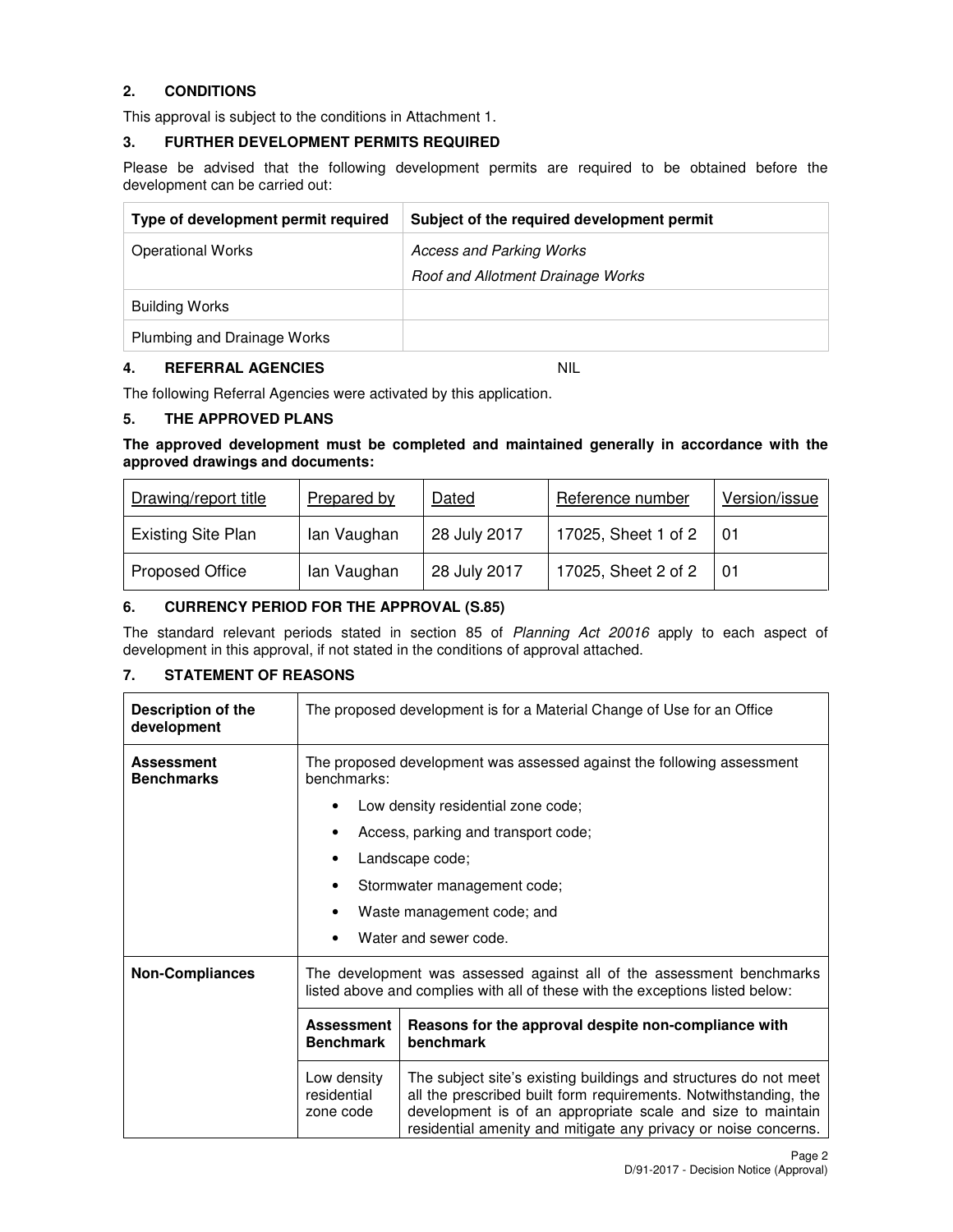|                             | Although the site is not located on a high order road, the<br>development does not generate a high number of vehicle<br>movements and is accommodated by the transport network.<br>Although the development does not provide a landscaped area,<br>the development is suitably screened from adjacent properties<br>by 1.8 metre high screen fencing and the existing building's<br>awning is retained for pedestrian shading. |  |  |
|-----------------------------|--------------------------------------------------------------------------------------------------------------------------------------------------------------------------------------------------------------------------------------------------------------------------------------------------------------------------------------------------------------------------------------------------------------------------------|--|--|
| <b>Reasons for decision</b> | 1. The proposal is consistent with the purpose of the Low density<br>residential zone.                                                                                                                                                                                                                                                                                                                                         |  |  |
|                             | 2. The proposal is of a scale and size consistent with the surrounding<br>area and the transport network has sufficient capacity to accommodate<br>traffic generated by the development.                                                                                                                                                                                                                                       |  |  |
|                             | 3. The proposal maintains a high level of residential amenity having<br>regard to traffic, noise, dust, odour and lighting.                                                                                                                                                                                                                                                                                                    |  |  |
|                             | 4. The application was required to undergo a period for public notification<br>and during this time no properly made submissions were received.                                                                                                                                                                                                                                                                                |  |  |

#### **8. RIGHTS OF APPEAL**

The rights of an applicant to appeal to a tribunal or the Planning and Environment Court against a decision about a development application are set out in chapter 6, part 1 of the Planning Act 2016. For particular applications, there may also be a right to make an application for a declaration by a tribunal (see chapter 6, part 2 of the Planning Act 2016).

#### Appeal by an applicant

An applicant for a development application may appeal to the Planning and Environment Court against the following:

- the refusal of all or part of the development application
- a provision of the development approval
- the decision to give a preliminary approval when a development permit was applied for
- a deemed refusal of the development application.

An applicant may also have a right to appeal to the Development tribunal. For more information, see schedule 1 of the Planning Act 2016.

The timeframes for starting an appeal in the Planning and Environment Court are set out in section 229 of the Planning Act 2016.

**Attachment 2** is an extract from the Planning Act 2016 that sets down the applicant's appeal rights and the appeal rights of a submitter.

#### **9. WHEN THE DEVELOPMENT APPROVAL TAKES EFFECT**

This development approval takes effect:

From the time the decision notice is given – if there is no submitter and the applicant does not appeal the decision to the court.

Or

When the submitter's appeal period ends – if there is a submitter and the applicant does not appeal the decision to the court.

Or

Subject to the decision of the court, when the appeal is finally decided  $-$  if an appeal is made to the court.

This approval will lapse unless substantially commenced within the above stated relevant periods (refer to sections 85 of Planning Act 2016 for further details).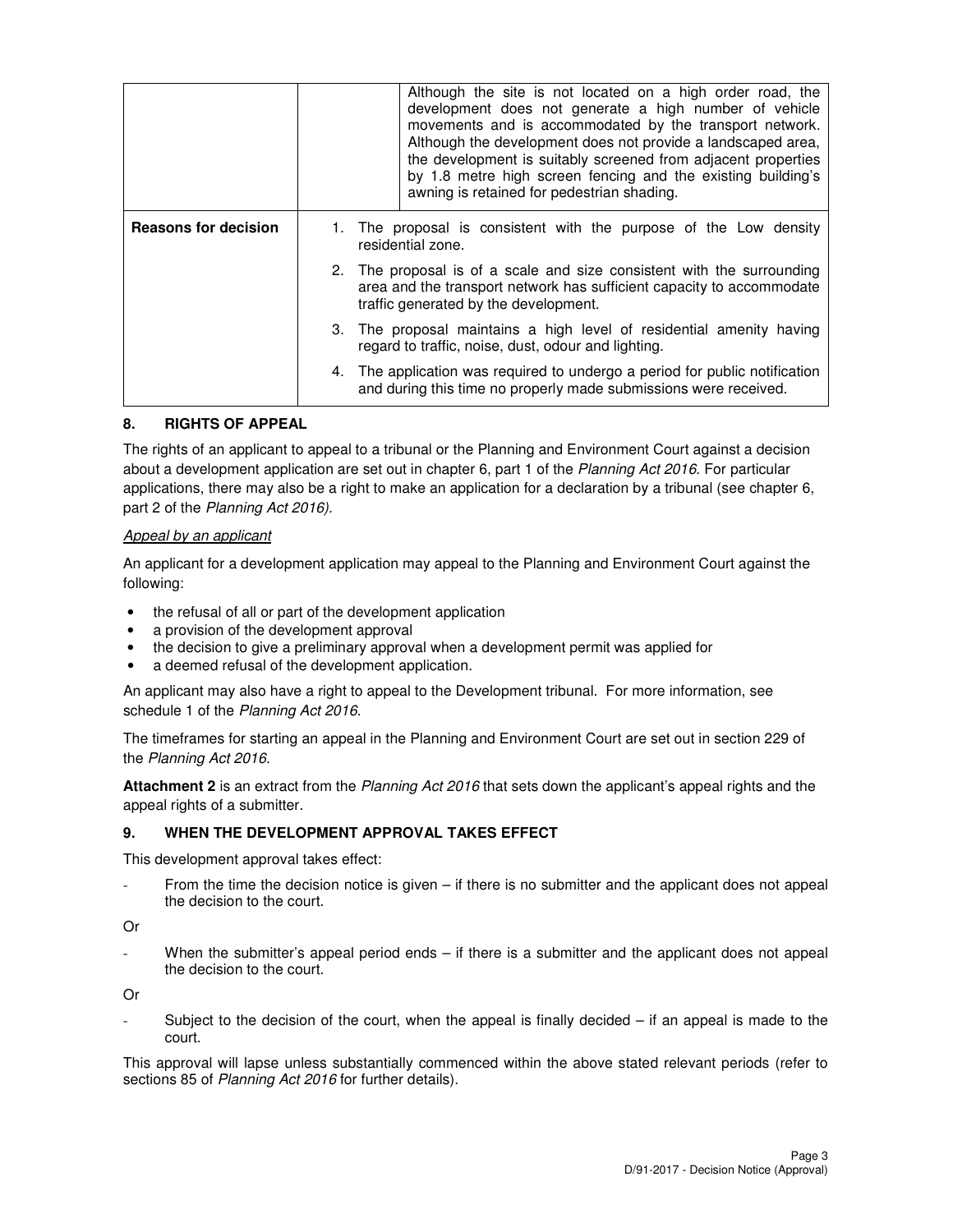#### **10. ASSESSMENT MANAGER**

| Name: | Tarnya Fitzgibbon<br><b>COORDINATOR</b> | Signature: | Date: 22 November 2017 |
|-------|-----------------------------------------|------------|------------------------|
|       | <b>DEVELOPMENT ASSESSMENT</b>           |            |                        |

#### **Attachment 1 – Conditions of the approval**

Part 1 - Conditions imposed by the assessment manager [Note: where a condition is imposed about infrastructure under Chapter 4 of the Planning Act 2016, the relevant provision of the Act under which this condition was imposed must be specified.]

**Attachment 2—Extract on appeal rights**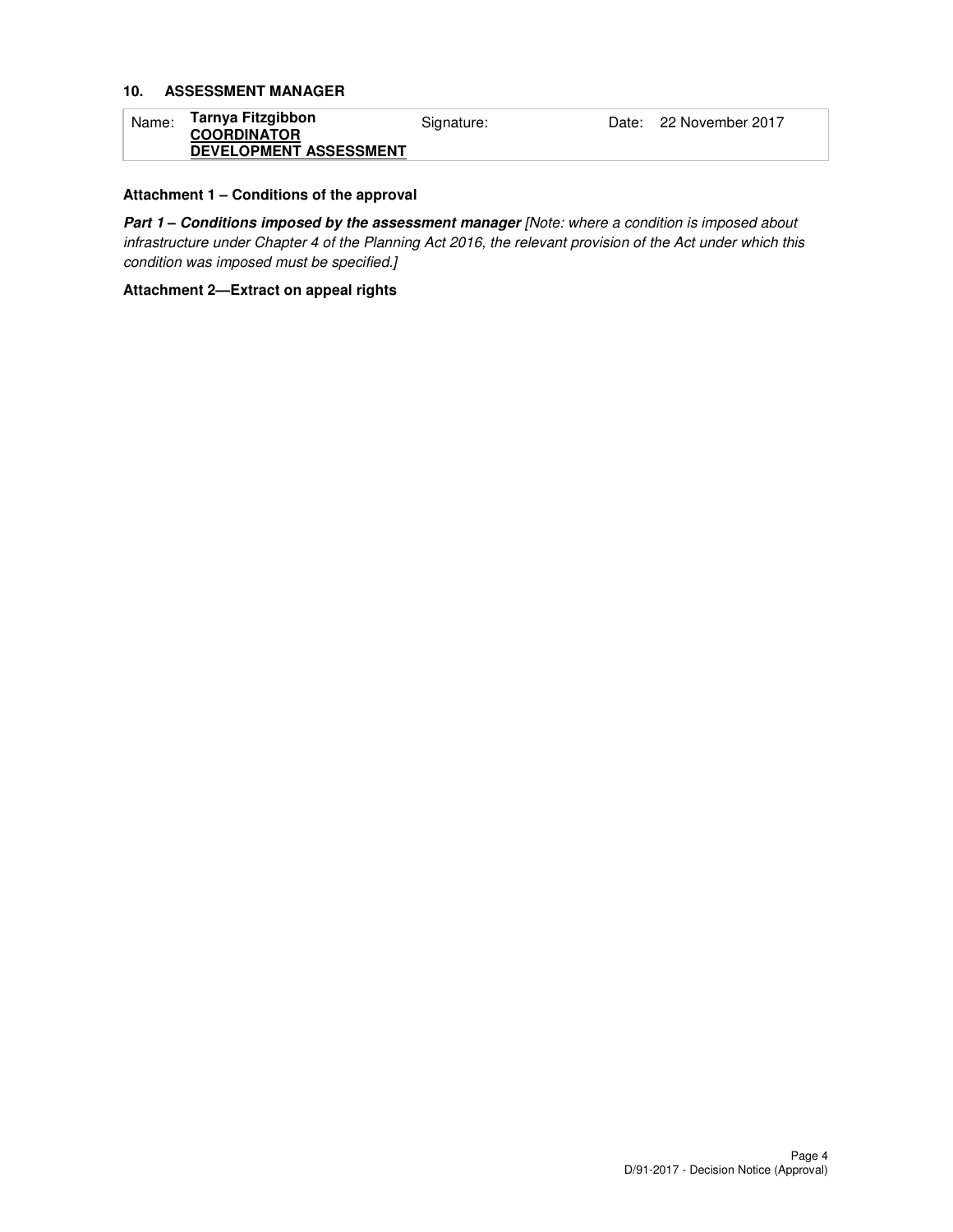

# **Attachment 1 – Part 1**

# **Rockhampton Regional Council Conditions**

PLANNING ACT 2016

# 1.0 ADMINISTRATION

- 1.1 The Developer and his employee, agent, contractor or invitee is responsible for ensuring compliance with the conditions of this development approval.
- 1.2 Where these Conditions refer to "Council" in relation to requiring Council to approve or to be satisfied as to any matter, or conferring on the Council a function, power or discretion, that role may be fulfilled in whole or in part by a delegate appointed for that purpose by the Council.
- 1.3 All conditions, works, or requirements of this development approval must be undertaken, completed, and be accompanied by a Compliance Certificate for any operational works required by this development approval:
	- 1.3.1 to Council's satisfaction;
	- 1.3.2 at no cost to Council; and
	- 1.3.3 prior to the commencement of the use,

unless otherwise stated.

- 1.4 Infrastructure requirements of this development approval must be contributed to the relevant authorities, where applicable, at no cost to Council, prior to the commencement of the use, unless otherwise stated.
- 1.5 The following further Development Permits must be obtained prior to the commencement of any works associated with their purposes:
	- 1.5.1 Operational Works:
		- (i) Access and Parking Works;
		- (ii) Roof and Allotment Drainage;
	- 1.5.2 Plumbing and Drainage Works; and
	- 1.5.3 Building Works:
		- (i) Demolition Works; and
		- (ii) Building Works.
- 1.6 All Development Permits for Operational Works and Plumbing and Drainage Works must be obtained prior to the issue of a Development Permit for Building Works.
- 1.7 All works must be designed, constructed and maintained in accordance with the relevant Council policies, guidelines and standards, unless otherwise stated.
- 1.8 All engineering drawings/specifications, design and construction works must be in accordance with the requirements of the relevant Australian Standards and must be approved, supervised and certified by a Registered Professional Engineer of Queensland.

# 2.0 APPROVED PLANS AND DOCUMENTS

2.1 The approved development must be completed and maintained generally in accordance with the approved plans and documents, except where amended by any condition of this development approval: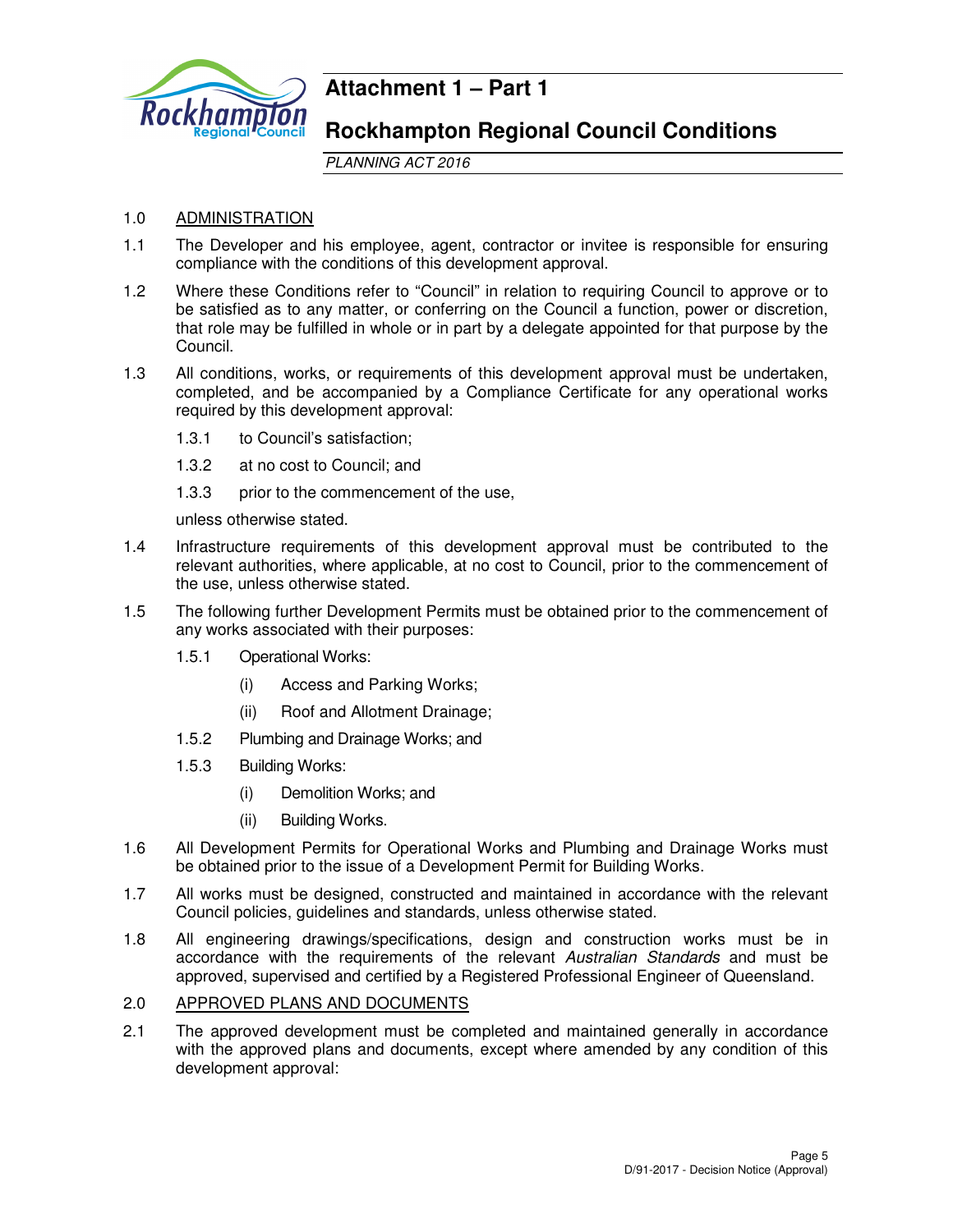| Drawing/report title      | Prepared by | Dated        | Reference number    | Version/issue |
|---------------------------|-------------|--------------|---------------------|---------------|
| <b>Existing Site Plan</b> | lan Vaughan | 28 July 2017 | 17025, Sheet 1 of 2 | 01            |
| Proposed Office           | lan Vaughan | 28 July 2017 | 17025, Sheet 2 of 2 | 01            |

- 2.2 Where there is any conflict between the conditions of this development approval and the details shown on the approved plans and documents, the conditions of this development approval must prevail.
- 2.3 Where conditions require the above plans or documents to be amended, the revised document(s) must be submitted for approval by Council prior to the submission of an application for a Development Permit for Operational Works / Building Works.

# 3.0 ACCESS AND PARKING WORKS

- 3.1 A Development Permit for Operational Works (access and parking works) must be obtained prior to the commencement of any access and parking works on the development site.
- 3.2 All access and parking works must be designed and constructed in accordance with the approved plans (refer to condition 2.1), Capricorn Municipal Development Guidelines, and Australian Standard AS2890 "Parking facilities" and the provisions of a Development Permit for Operational Works (access and parking works).
- 3.3 All car parking and access areas must be paved or sealed to Council's satisfaction. Design and construction must be in accordance with the provisions of a Development Permit for Operational Works (access and parking works).
- 3.4 The existing access from George Street to the development must be upgraded to comply with the requirements of the Capricorn Municipal Development Guidelines.
- 3.5 All vehicles must ingress and egress the development in a forward gear.
- 4.0 PLUMBING AND DRAINAGE WORKS
- 4.1 A Development Permit for Plumbing and Drainage Works must be obtained for the removal and/or demolition of any existing structure on the development site.
- 4.2 All internal plumbing and drainage works must be designed and constructed in accordance with the approved plans (refer to condition 2.1), Capricorn Municipal Development Guidelines, Water Supply (Safety and Reliability) Act 2008, Plumbing and Drainage Act 2002, and Council's Plumbing and Drainage Policies.
- 4.3 The development must be connected to Council's reticulated sewerage and water networks.
- 4.4 Internal Plumbing and Sanitary Drainage of existing buildings must be contained within the lot it serves.
- 4.5 Alteration, disconnection or relocation of internal plumbing and sanitary drainage works associated with the existing building must be in accordance with regulated work under the Plumbing and Drainage Act 2002 and Council's Plumbing and Drainage Policies.
- 5.0 ROOF AND ALLOTMENT DRAINAGE WORKS
- 5.1 A Development Permit for Operational Works (roof and allotment drainage works) must be obtained prior to the commencement of any drainage works on the development site.
- 5.2 All roof and allotment drainage works must be designed and constructed in accordance with the approved plans (refer to condition 2.1), Queensland Urban Drainage Manual, Capricorn Municipal Development Guidelines, sound engineering practice and the provisions of a Development Permit for Operational Works (roof and allotment drainage works).
- 5.3 All roofwater from the existing shed building and the new extension must be directed to the kerb and channel in George Street.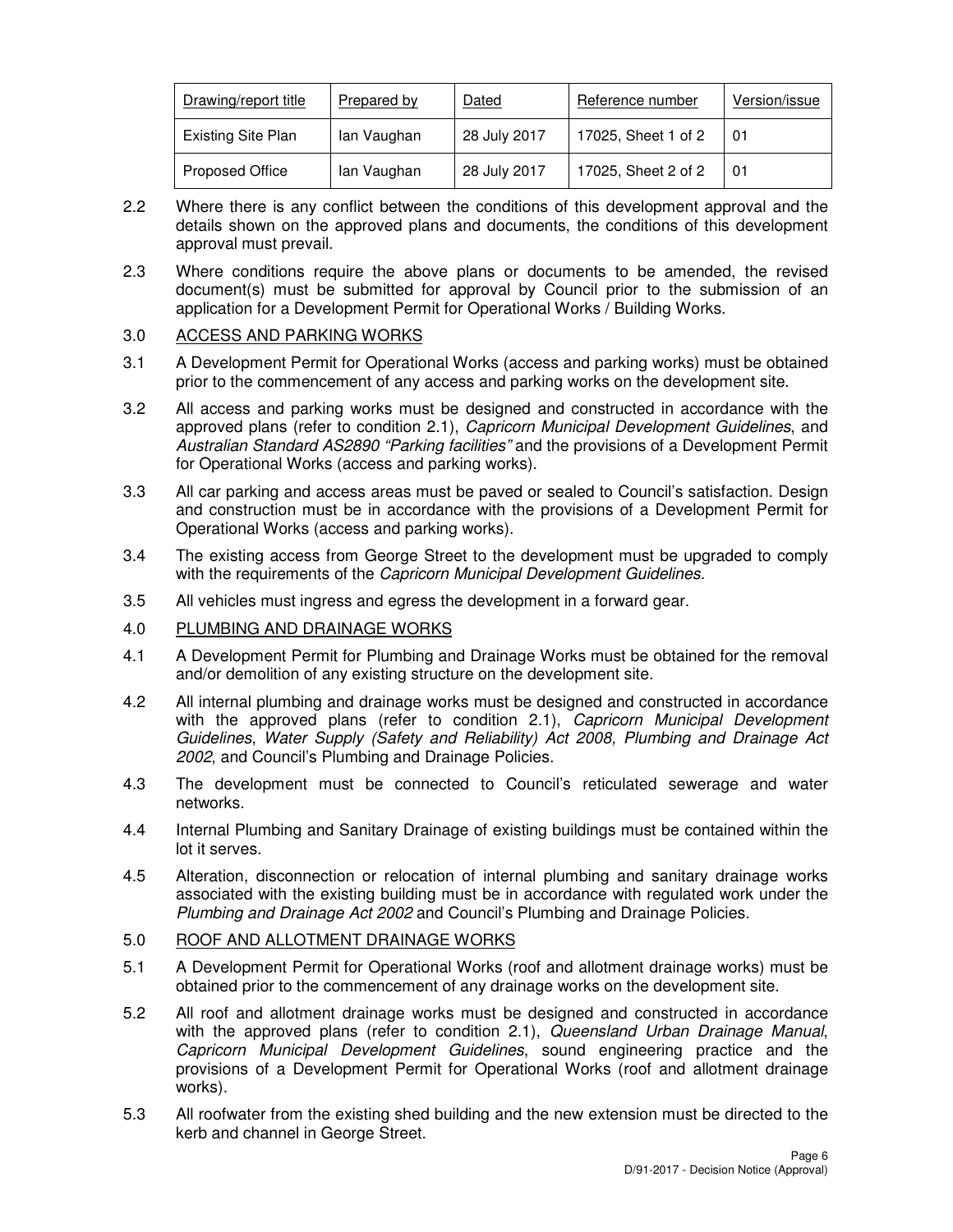- 5.4 All roof and allotment runoff from the development must be directed to a lawful point of discharge and must not restrict, impair or change the natural flow of runoff water or cause a nuisance to surrounding land or infrastructure.
- 5.5 The development must not increase peak stormwater runoff for a selected range of storm events up to and including a one per cent (1%) Annual exceedance probability storm event, for the post-development conditions.

# 6.0 BUILDING WORKS

- 6.1 A Development Permit for Building Works must be obtained for the removal and/or demolition of any existing structure on the development site.
- 6.2 All building works must be undertaken in accordance with Council's Building Over/Adjacent to Local Government Sewerage Infrastructure Policy and any permit obtained in respect of this policy.
- 6.3 1.8 metre high screen fencing must be erected along all side and rear boundaries of the development site in accordance with the approved plans (refer to condition 2.1).
- 6.4 All external elements, such as air conditioners and associated equipment, must be adequately screened from public view, to Council's satisfaction.

# 7.0 ASSET MANAGEMENT

- 7.1 Any alteration necessary to electricity, telephone, water mains, sewerage mains, and/or public utility installations resulting from the development or in connection with the development, must be undertaken and completed at no cost to Council.
- 7.2 Any damage to existing stormwater, water supply and sewerage infrastructure, kerb and channel, pathway or roadway (including removal of concrete slurry from public land and Council infrastructure), that occurs while any works are being carried out in association with this development approval must be repaired at full cost to the developer. This includes the reinstatement of any existing traffic signs or pavement markings that may have been removed or damaged.

# 8.0 ENVIRONMENTAL

8.1 An Erosion Control and Stormwater Control Management Plan prepared in accordance with the Capricorn Municipal Design Guidelines, must be implemented, monitored and maintained for the duration of the development works, and until all exposed soil areas are permanently stabilised (for example, turfed, hydromulched, concreted, landscaped). The plan must be available on-site for inspection by Council Officers whilst all works are being carried out.

# 9.0 ENVIRONMENTAL HEALTH

- 9.1 Any lighting devices associated with the development, such as sensory lighting, must be positioned on the development site and shielded so as not to cause glare or other nuisance to nearby residents and motorists. Night lighting must be designed, constructed and operated in accordance with Australian Standard AS4282 "Control of the obtrusive effects of outdoor lighting".
- 9.2 Operations on the development site must have no significant impact on the amenity of adjoining premises or the surrounding area due to the emission of light, noise or dust.
- 9.3 When requested by Council, nuisance monitoring must be undertaken and recorded within three (3) months, to investigate any genuine complaint of nuisance caused by noise, light or dust. An analysis of the monitoring data and a report, including nuisance mitigation measures, must be provided to Council within fourteen (14) days of the completion of the investigation.

# 10.0 OPERATING PROCEDURES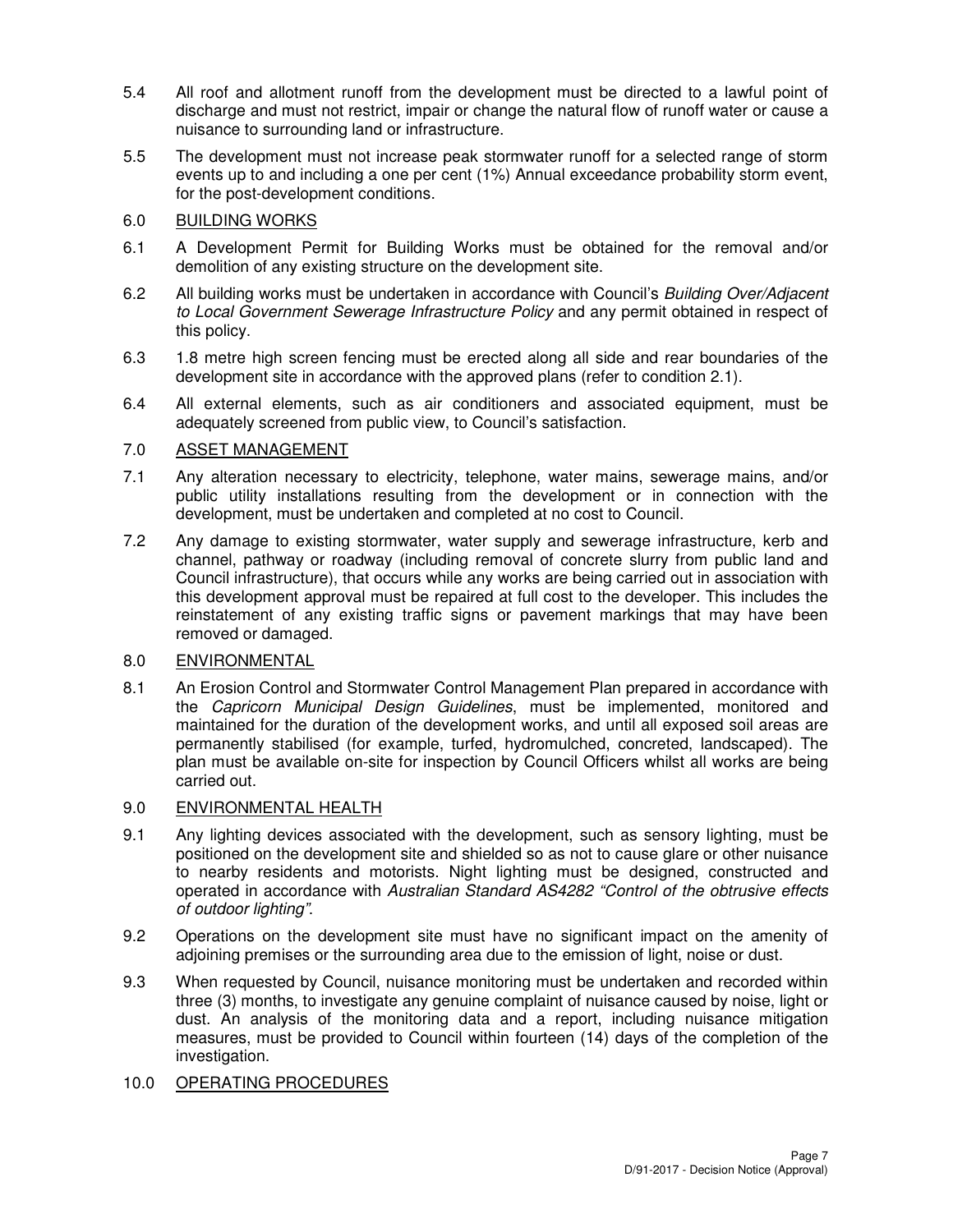- 10.1 All construction materials, waste, waste skips, machinery and contractors' vehicles must be located and stored or parked within the development site. Storage of materials or parking of construction machinery or contractors' vehicles must not occur within George Street.
- 10.2 The hours of operations for the office use must be limited to:
	- (i) 0700 hours to 1800 hours on Monday to Friday, and
	- (ii) 0700 hours to 1200 hours on Saturday,

with no operations on Sundays or Public Holidays.

- 10.3 All waste storage areas must be:
	- 10.3.1 kept in a clean and tidy condition; and
	- 10.3.2 maintained in accordance with *Environmental Protection Regulation 2008*.

#### ADVISORY NOTES

NOTE 1. Aboriginal Cultural Heritage

It is advised that under section 23 of the Aboriginal Cultural Heritage Act 2003, a person who carries out an activity must take all reasonable and practicable measures to ensure the activity does not harm Aboriginal cultural heritage (the "cultural heritage duty of care"). Maximum penalties for breaching the duty of care are listed in the Aboriginal cultural heritage legislation. The information on Aboriginal cultural heritage is available on the Department of Aboriginal and Torres Strait Islander and Partnerships website www.datsip.gld.gov.au.

#### NOTE 2. Asbestos Removal

Any demolition and/or removal works involving asbestos materials must be undertaken in accordance with the requirements of the Work Health and Safety Act 2011 and Public Health Act 2005.

# NOTE 3. General Environmental Duty

General environmental duty under the *Environmental Protection Act 1994* prohibits unlawful environmental nuisance caused by noise, aerosols, particles, dust, ash, fumes, light, odour or smoke beyond the boundaries of the development site during all stages of the development including earthworks, construction and operation.

## NOTE 4. General Safety Of Public During Construction

The Work Health and Safety Act 2011 and Manual of Uniform Traffic Control Devices must be complied with in carrying out any construction works, and to ensure safe traffic control and safe public access in respect of works being constructed on a road.

#### NOTE 5. Infrastructure Charges Notice

This application is subject to infrastructure charges in accordance with Council policies. The charges are presented on an Infrastructure Charges Notice.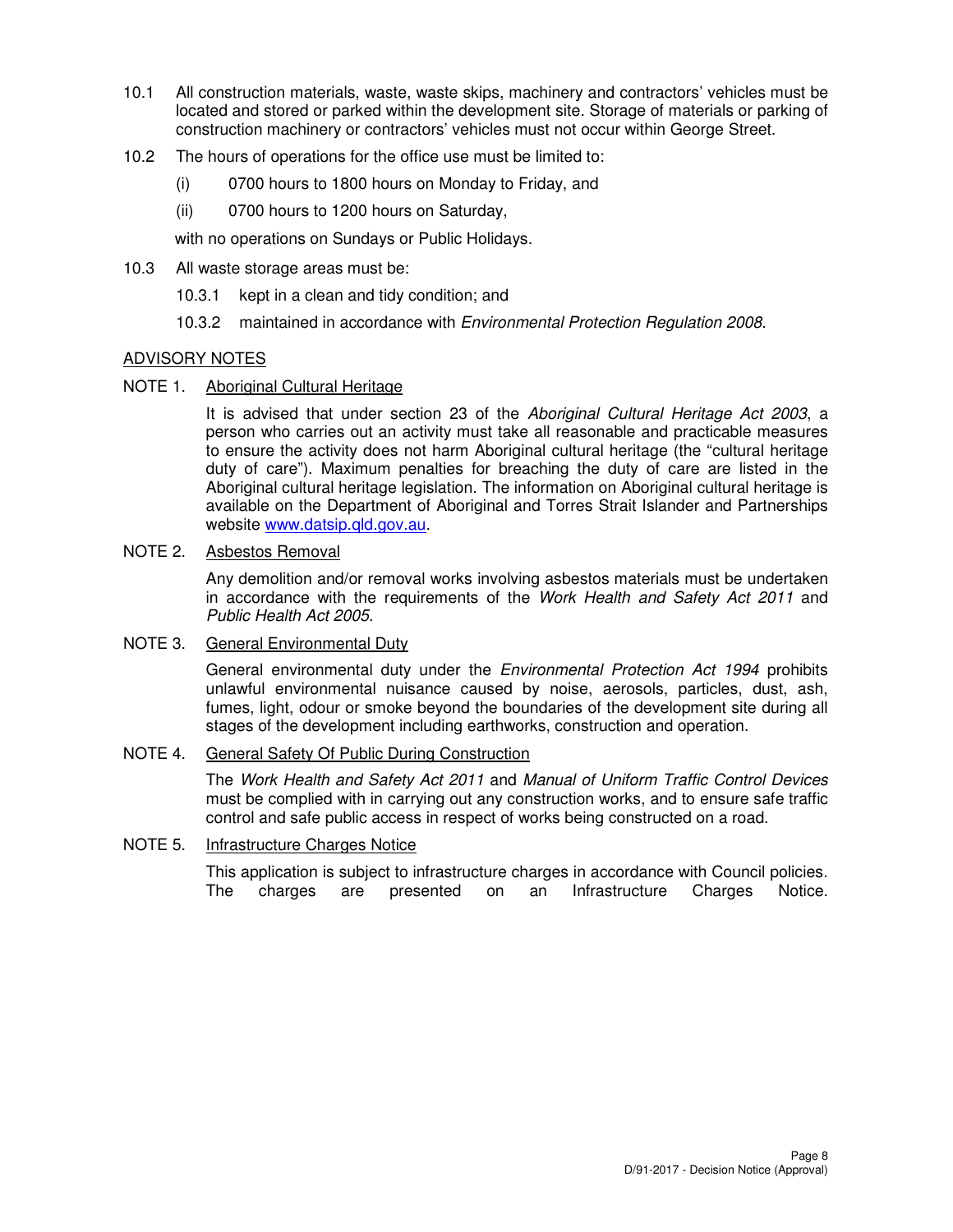

# **Attachment 2 - Appeal Rights**

PLANNING ACT 2016

The following is an extract from the Planning Act 2016 (Chapter 6)

#### **Appeal rights**

#### **229 Appeals to tribunal or P&E Court**

- (1) Schedule 1 states—
	- (a) matters that may be appealed to— (i) either a tribunal or the P&E Court; or (ii) only a tribunal; or
	- (iii) only the P&E Court; and
	- (b) the person—
		- (i) who may appeal a matter (the **appellant**); and
		- (ii) who is a respondent in an appeal of the matter; and (iii) who is a co-respondent in an appeal of the matter; and
		- (iv) who may elect to be a co-respondent in an appeal of the matter.
- (2) An appellant may start an appeal within the appeal period.
- (3) The **appeal period** is—
	- (a) for an appeal by a building advisory agency—10 business days after a decision notice for the decision is given to the agency or
	- (b) for an appeal against a deemed refusal—at any time after the deemed refusal happens; or
	- (c) for an appeal against a decision of the Minister, under chapter 7, part 4, to register premises or to renew the registration of premises—20 business days after a notice is published under section 269(3)(a) or (4); or
	- (d) for an appeal against an infrastructure charges notice— 20 business days after the infrastructure charges notice is given to the person; or
	- (e) for an appeal about a deemed approval of a development application for which a decision notice has not been given—30 business days after the applicant gives the deemed approval notice to the assessment manager; or
	- (f) for any other appeal—20 business days after a notice of the decision for the matter, including an enforcement notice, is given to the person.
	- Note—

See the P&E Court Act for the court's power to extend the appeal period.

- (4) Each respondent and co-respondent for an appeal may be heard in the appeal.
- (5) If an appeal is only about a referral agency's response, the assessment manager may apply to the tribunal or P&E Court to withdraw from the appeal.
- (6) To remove any doubt, it is declared that an appeal against an infrastructure charges notice must not be about—
	- (a) the adopted charge itself; or
	- (b) for a decision about an offset or refund— (i) the establishment cost of trunk infrastructure
		- identified in a LGIP; or

(ii) the cost of infrastructure decided using the method included in the local government's charges resolution.

#### **230 Notice of appeal**

- (1) An appellant starts an appeal by lodging, with the registrar of the tribunal or P&E Court, a notice of appeal that— (a) is in the approved form; and
	- (b) succinctly states the grounds of the appeal.
- (2) The notice of appeal must be accompanied by the required fee.
- (3) The appellant or, for an appeal to a tribunal, the registrar must, within the service period, give a copy of the notice of appeal to—
- (a) the respondent for the appeal; and
- (b) each co-respondent for the appeal; and
- (c) for an appeal about a development application under schedule 1, table 1, item 1—each principal submitter for the development application; and
- (d) for an appeal about a change application under schedule 1, table 1, item 2—each principal submitter for the change application; and
- (e) each person who may elect to become a co-respondent for the appeal, other than an eligible submitter who is not a principal submitter in an appeal under paragraph  $(c)$  or  $(d)$ ; and
- (f) for an appeal to the P&E Court—the chief executive; and
- (g) for an appeal to a tribunal under another Act—any other person who the registrar considers appropriate.
- (4) The **service period** is—
	- (a) if a submitter or advice agency started the appeal in the P&E Court—2 business days after the appeal is started; or
	- (b) otherwise—10 business days after the appeal is started.
- (5) A notice of appeal given to a person who may elect to be a co-respondent must state the effect of subsection
- (6) A person elects to be a co-respondent by filing a notice of election, in the approved form, within 10 business days after the notice of appeal is given to the person*.*
- **231 Other appeals**
- (1) Subject to this chapter, schedule 1 and the P&E Court Act, unless the Supreme Court decides a decision or other matter under this Act is affected by jurisdictional error, the decision or matter is non-appealable.
- (2) The Judicial Review Act 1991, part 5 applies to the decision or matter to the extent it is affected by jurisdictional error.
- (3) A person who, but for subsection (1) could have made an application under the Judicial Review Act 1991 in relation to the decision or matter, may apply under part 4 of that Act for a statement of reasons in relation to the decision or matter.
- (4) In this section— **decision** includes—
	- (a) conduct engaged in for the purpose of making a decision; and
	- (b) other conduct that relates to the making of a decision; and
	- (c) the making of a decision or the failure to make a decision; and
	- (d) a purported decision; and
	- (e) a deemed refusal.
- **non-appealable**, for a decision or matter, means the decision or matter—
	- (a) is final and conclusive; and
	- (b) may not be challenged, appealed against, reviewed, quashed, set aside or called into question in any other way under the Judicial Review Act 1991 or otherwise, whether by the Supreme Court, another court, a tribunal or another entity; and
	- (c) is not subject to any declaratory, injunctive or other order of the Supreme Court, another court, a tribunal or another entity on any ground.

#### **232 Rules of the P&E Court**

- (1) A person who is appealing to the P&E Court must comply with the rules of the court that apply to the appeal.
- (2) However, the P&E Court may hear and decide an appeal even if the person has not complied with rules of the P&E Court.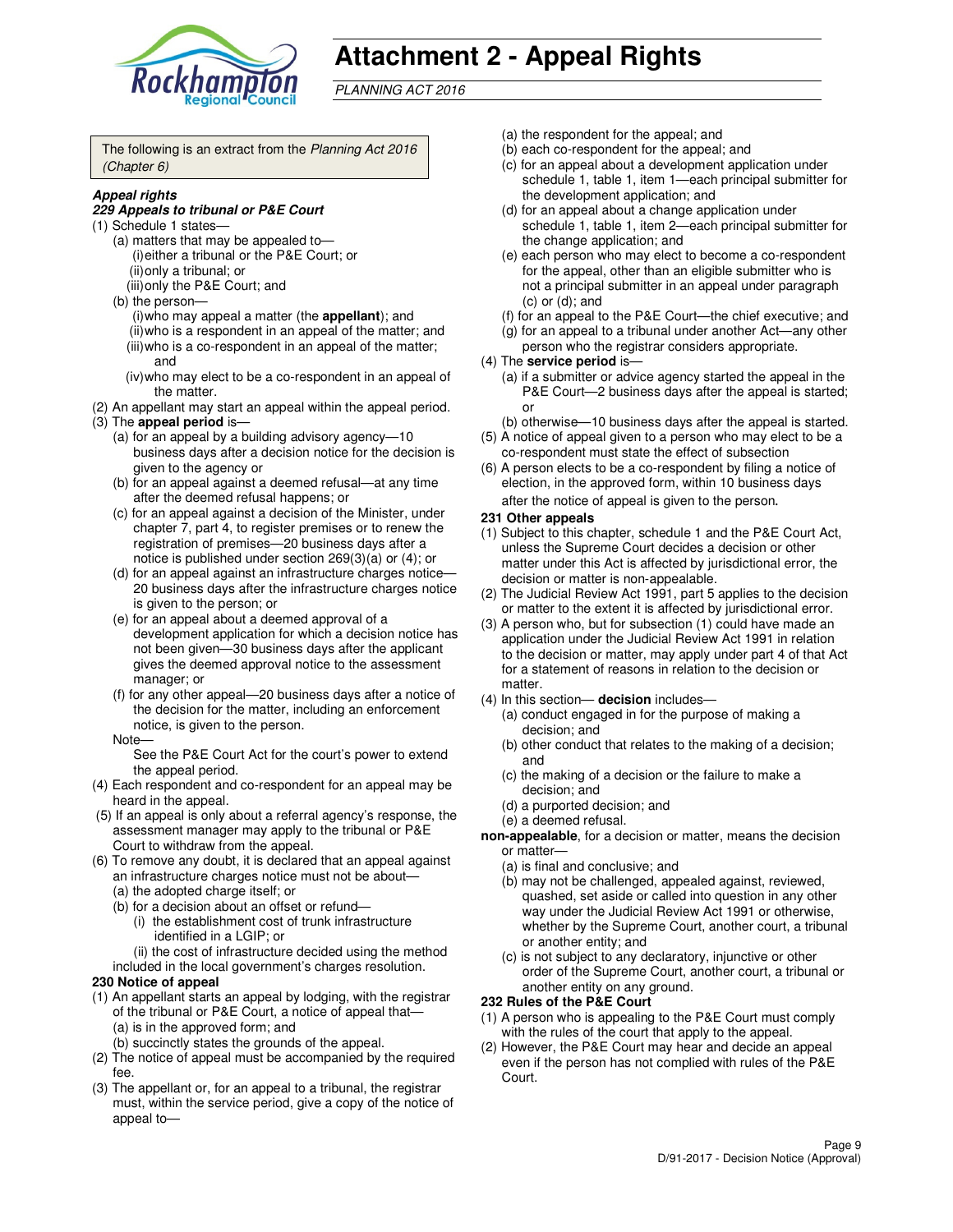

# **Appeal Rights**

PLANNING ACT 2016

#### **Schedule 1 Appeals section 229**

# **1 Appeal rights and parties to appeals**

- (1) Table 1 states the matters that may be appealed to—(a) the P&E court; or (b) a tribunal.
- (2) However, table 1 applies to a tribunal only if the matter involves—
	- (a) the refusal, or deemed refusal of a development application, for—
	- (i) a material change of use for a classified building; or
	- (ii) operational work associated with building work, a retaining wall, or a tennis court; or (b) a provision of a development approval for—
	- (i) a material change of use for a classified building; or
- (ii) operational work associated with building work, a retaining wall, or a tennis court; or
	- (c) if a development permit was applied for—the decision to give a preliminary approval for—
		- (i) a material change of use for a classified building; or
		- (ii) operational work associated with building work, a retaining wall, or a tennis court; or
	- (d) a development condition if—
		- (i) the development approval is only for a material change of use that involves the use of a building classified under the Building Code as a class 2 building; and
		- (ii) the building is, or is proposed to be, not more than 3 storeys; and
		- (iii) the proposed development is for not more than 60 sole-occupancy units; or
	- (e) a decision for, or a deemed refusal of, an extension application for a development approval that is only for a material change of use of a classified building; or
	- (f) a decision for, or a deemed refusal of, a change application for a development approval that is only for a material change of use of a classified building; or
	- (g) a matter under this Act, to the extent the matter relates to—
		- (i) the Building Act, other than a matter under that Act that may or must be decided by the Queensland Building and Construction Commission; or
		- (ii) the Plumbing and Drainage Act, part 4 or 5; or
	- (h) a decision to give an enforcement notice in relation to a matter under paragraphs (a) to (g); or
	- (i) a decision to give an infrastructure charges notice; or
	- (j) the refusal, or deemed refusal, of a conversion application; or
	- (k) a matter that, under another Act, may be appealed to the tribunal; or
	- (l) a matter prescribed by regulation.
- (3) Also, table 1 does not apply to a tribunal if the matter
- involves—
	- (a) for a matter in subsection  $(2)(a)$  to  $(d)$ 
		- (i) a development approval for which the development application required impact assessment; and
		- (ii) a development approval in relation to which the assessment manager received a properly made submission for the development application; or
	- (b) a provision of a development approval about the identification or inclusion, under a variation approval, of a matter for the development.
- (4) Table 2 states the matters that may be appealed only to the P&E Court.
- (5) Table 3 states the matters that may be appealed only to the tribunal.
- (6) In each table—
	- (a) column 1 states the appellant in the appeal; and
	- (b) column 2 states the respondent in the appeal; and
	- (c) column 3 states the co-respondent (if any) in the appeal; and
	- (d) column 4 states the co-respondents by election (if any) in the appeal.
- (7) If the chief executive receives a notice of appeal under section 230(3)(f), the chief executive may elect to be a corespondent in the appeal.

# **Table 1**

|                                                                                                                  |                                                                                                                                | Appeals to the P&E Court and, for certain matters, to a tribunal                         |                                |
|------------------------------------------------------------------------------------------------------------------|--------------------------------------------------------------------------------------------------------------------------------|------------------------------------------------------------------------------------------|--------------------------------|
| 1. Development applications<br>An appeal may be made against-<br>(c) a provision of the development approval; or | (a) the refusal of all or part of the development application; or<br>(b) the deemed refusal of the development application; or | (d) if a development permit was applied for—the decision to give a preliminary approval. |                                |
| Column 1                                                                                                         | Column 2                                                                                                                       | Column 3                                                                                 | Column 4                       |
| Appellant                                                                                                        | Respondent                                                                                                                     | Co-respondent                                                                            | Co-respondent by election      |
|                                                                                                                  |                                                                                                                                | $($ if any $)$                                                                           | $($ if any $)$                 |
| The applicant                                                                                                    | The assessment                                                                                                                 | If the appeal is about                                                                   | 1 A concurrence agency that is |
|                                                                                                                  | manager                                                                                                                        | a concurrence                                                                            | not a co-respondent            |

agency's referral

2 If a chosen Assessment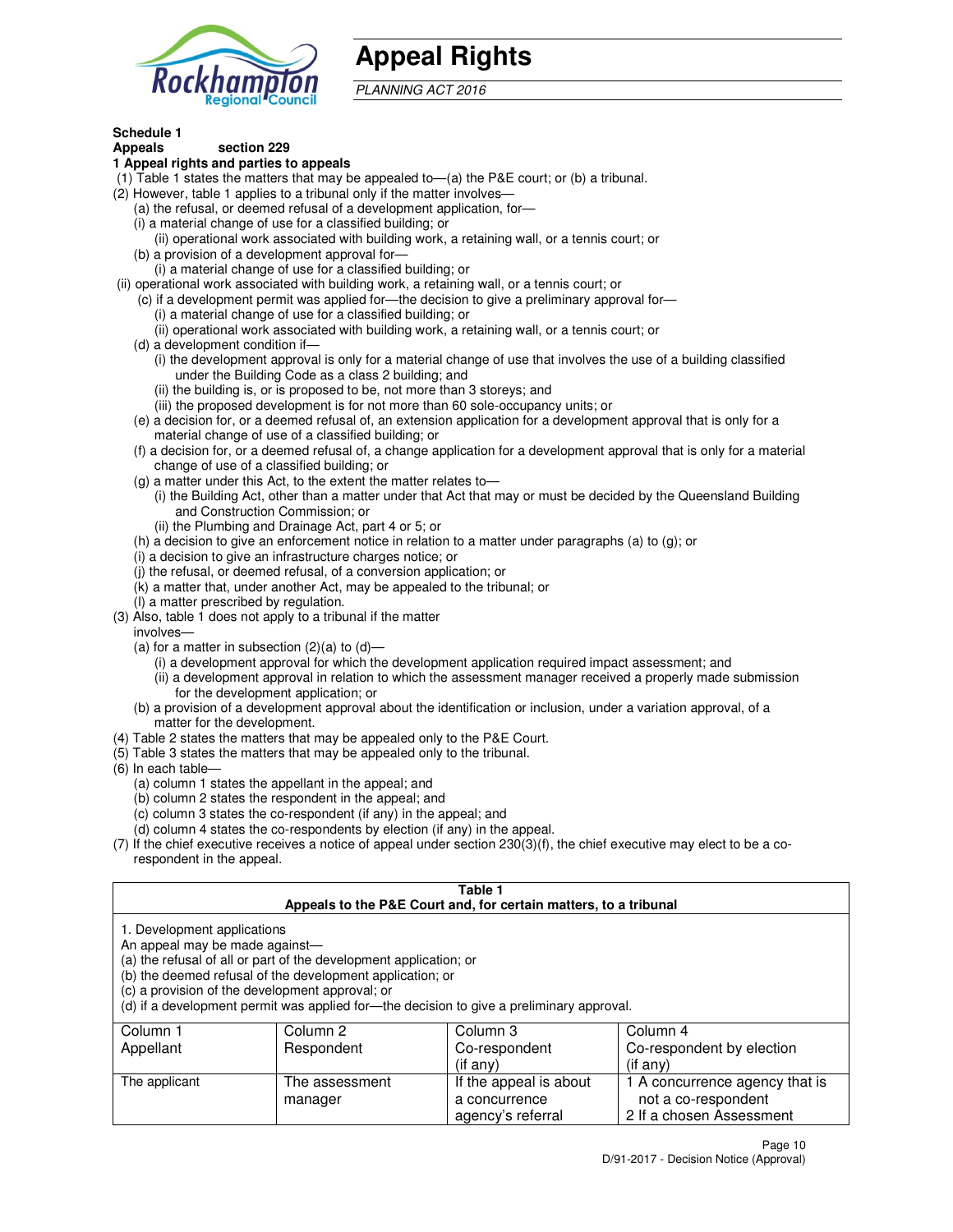|                                                                                                                                                                                                      |                                                                                                                                                                                                                               | Table 1<br>Appeals to the P&E Court and, for certain matters, to a tribunal                                                                                                                                                                                                     |                                                                                                                                                                                                                                                                                                                                                 |
|------------------------------------------------------------------------------------------------------------------------------------------------------------------------------------------------------|-------------------------------------------------------------------------------------------------------------------------------------------------------------------------------------------------------------------------------|---------------------------------------------------------------------------------------------------------------------------------------------------------------------------------------------------------------------------------------------------------------------------------|-------------------------------------------------------------------------------------------------------------------------------------------------------------------------------------------------------------------------------------------------------------------------------------------------------------------------------------------------|
|                                                                                                                                                                                                      |                                                                                                                                                                                                                               | response-the<br>concurrence agency                                                                                                                                                                                                                                              | manager is the respondent-<br>the prescribed assessment<br>manager<br>3 Any eligible advice agency for<br>the application<br>4 Any eligible submitter for the<br>application                                                                                                                                                                    |
| 2. Change applications<br>An appeal may be made against-<br>(b) a deemed refusal of a change application.                                                                                            |                                                                                                                                                                                                                               |                                                                                                                                                                                                                                                                                 | (a) a responsible entity's decision for a change application, other than a decision made by the P&E court; or                                                                                                                                                                                                                                   |
| Column 1<br>Appellant                                                                                                                                                                                | Column <sub>2</sub><br>Respondent                                                                                                                                                                                             | Column 3<br>Co-respondent<br>(if any)                                                                                                                                                                                                                                           | Column 4<br>Co-respondent by election<br>(if any)                                                                                                                                                                                                                                                                                               |
| 1 The applicant<br>2 If the responsible<br>entity is the<br>assessment<br>manager-an<br>affected entity that<br>gave a pre-request<br>notice or response<br>notice                                   | The responsible<br>entity                                                                                                                                                                                                     | If an affected entity<br>starts the appeal-the<br>applicant                                                                                                                                                                                                                     | 1 A concurrence agency for the<br>development application<br>2 If a chosen assessment<br>manager is the respondent-<br>the prescribed assessment<br>manager<br>3 A private certifier for the<br>development application<br>4 Any eligible advice agency for<br>the change application<br>5 Any eligible submitter for the<br>change application |
| 3. Extension applications<br>An appeal may be made against-<br>Column 1<br>Appellant                                                                                                                 | (a) the assessment manager's decision about an extension application; or<br>(b) a deemed refusal of an extension application.<br>Column <sub>2</sub><br>Respondent                                                            | Column 3<br>Co-respondent                                                                                                                                                                                                                                                       | Column 4<br>Co-respondent by election                                                                                                                                                                                                                                                                                                           |
| 1 The applicant<br>1<br>2 For a matter other<br>than a deemed<br>refusal of an<br>extension<br>application $-$ a<br>concurrence<br>agency, other than<br>the chief executive,<br>for the application | The assessment<br>manager                                                                                                                                                                                                     | (if any)<br>If a concurrence<br>agency starts the<br>appeal - the applicant                                                                                                                                                                                                     | (if any)<br>If a chosen assessment<br>manager is the respondent $-$ the<br>prescribed assessment manager                                                                                                                                                                                                                                        |
| 4. Infrastructure charges notices<br>a) The notice involved an error relating to $-$<br>(i)<br>An offset or refund; or<br>(ii)<br>imposed the amount.                                                | (i) The application of the relevant adopted charge; or<br>Examples of errors in applying an adopted charge -<br>The working out of extra demands, for section 120; or<br>b) The was no decision about an offset or refund; or | The incorrect application of gross floor area for a non-residential development<br>Applying an incorrect 'use category', under a regulation, to the development<br>c) If the infrastructure charges notice states a refund will be given - the timing for giving the refund; or | An appeal may be made against an infrastructure charges notice on 1 or more of the following grounds<br>d) The amount of the charge is so unreasonable that no reasonable relevant local government could have                                                                                                                                  |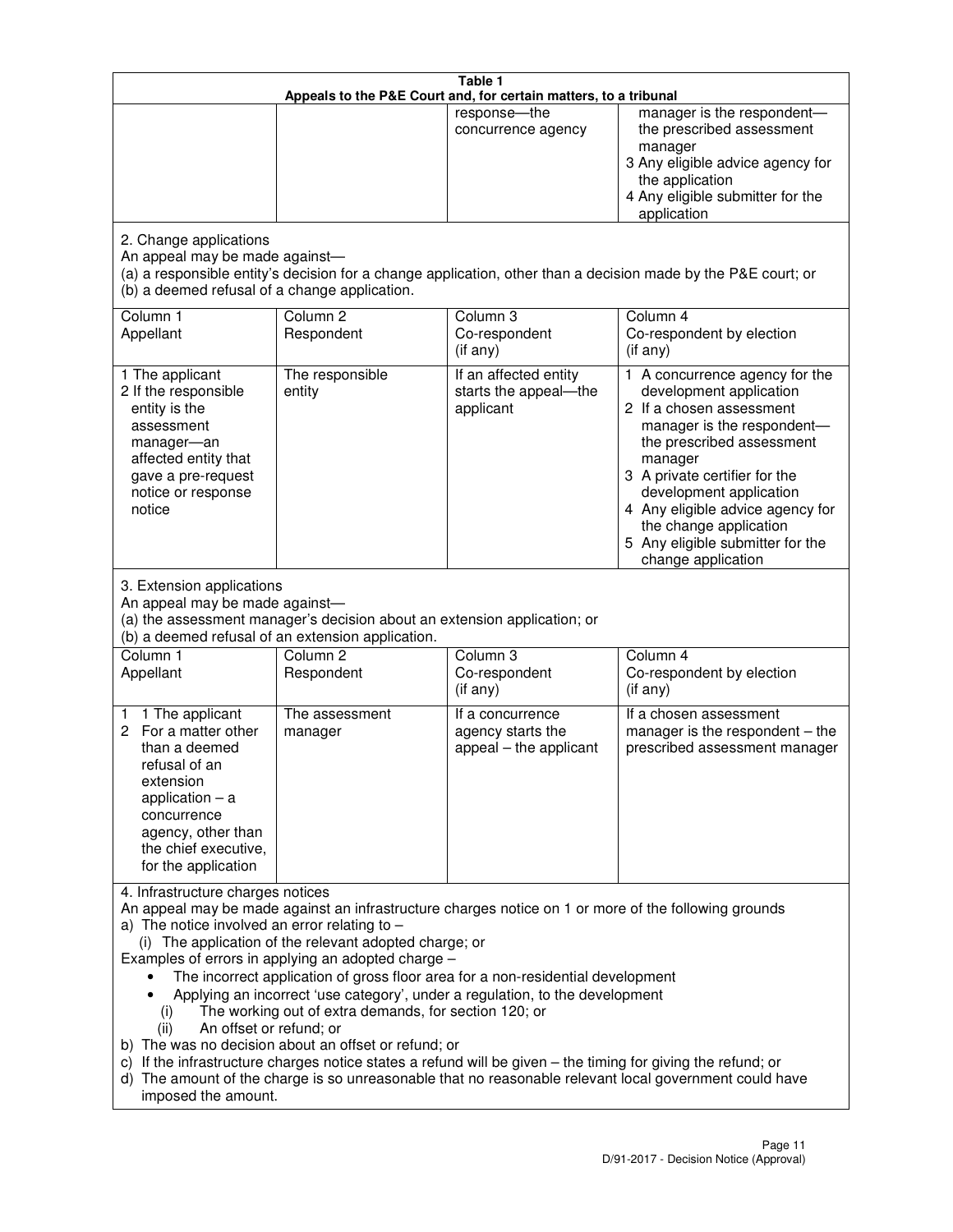|                                                                                                                 |                                                                           | Table 1                                                          |                                                                                                                                                                            |
|-----------------------------------------------------------------------------------------------------------------|---------------------------------------------------------------------------|------------------------------------------------------------------|----------------------------------------------------------------------------------------------------------------------------------------------------------------------------|
|                                                                                                                 |                                                                           | Appeals to the P&E Court and, for certain matters, to a tribunal |                                                                                                                                                                            |
| Column <sub>1</sub><br>Appellant                                                                                | Column <sub>2</sub><br>Respondent                                         | Column 3<br>Co-respondent<br>(if any)                            | Column 4<br>Co-respondent by election<br>(if any)                                                                                                                          |
| The person given the<br>Infrastructure charges<br>notice                                                        | The local government<br>that gave the<br>infrastructure charges<br>notice |                                                                  |                                                                                                                                                                            |
| 5. Conversion applications<br>An appeal may be made against-<br>(a) the refusal of a conversion application; or | (b) a deemed refusal of a conversion application.                         |                                                                  |                                                                                                                                                                            |
| Column <sub>1</sub><br>Appellant                                                                                | Column <sub>2</sub><br>Respondent                                         | Column <sub>3</sub><br>Co-respondent<br>(if any)                 | Column 4<br>Co-respondent by election<br>(if any)                                                                                                                          |
| The applicant                                                                                                   | The local government<br>to which the conversion<br>application was made   |                                                                  |                                                                                                                                                                            |
| 6. Enforcement notices                                                                                          | An appeal may be made against the decision to give an enforcement notice. |                                                                  |                                                                                                                                                                            |
| Column <sub>1</sub><br>Appellant                                                                                | Column <sub>2</sub><br>Respondent                                         | Column <sub>3</sub><br>Co-respondent<br>(if any)                 | Column 4<br>Co-respondent by election<br>(if any)                                                                                                                          |
| The person given the<br>enforcement notice                                                                      | The enforcement<br>authority                                              |                                                                  | If the enforcement authority is<br>not the local government for<br>the premises in relation to which<br>the offence is alleged to have<br>happened-the local<br>government |
|                                                                                                                 |                                                                           | 9 Ahla                                                           |                                                                                                                                                                            |

| Table 2<br>Appeals to the P&E Court only                                                |                                                                                                                                                       |                                                                                   |                                                                                                                                                                                                                        |
|-----------------------------------------------------------------------------------------|-------------------------------------------------------------------------------------------------------------------------------------------------------|-----------------------------------------------------------------------------------|------------------------------------------------------------------------------------------------------------------------------------------------------------------------------------------------------------------------|
| 1. Appeals from tribunal<br>section 252, on the ground of-<br>(b) jurisdictional error. | An appeal may be made against a decision of a tribunal, other than a decision under<br>(a) an error or mistake in law on the part of the tribunal; or |                                                                                   |                                                                                                                                                                                                                        |
| Column <sub>1</sub><br>Appellant                                                        | Column <sub>2</sub><br>Respondent                                                                                                                     | Column 3<br>Co-respondent<br>(if any)                                             | Column <sub>4</sub><br>Co-respondent by election<br>(if any)                                                                                                                                                           |
| A party to the<br>proceedings for the<br>decision                                       | The other party to the<br>proceedings for the<br>decision                                                                                             | $\blacksquare$                                                                    |                                                                                                                                                                                                                        |
| 2. Eligible submitter appeals<br>(b) a variation request.                               | application, to the extent that the decision relates to-                                                                                              |                                                                                   | An appeal may be made against the decision to give a development approval, or an approval for a change<br>(a) any part of the development application for the development approval that required impact assessment; or |
| Column 1<br>Appellant                                                                   | Column <sub>2</sub><br>Respondent                                                                                                                     | Column <sub>3</sub><br>Co-respondent<br>(i f any)                                 | Column 4<br>Co-respondent by election<br>(i f any)                                                                                                                                                                     |
| 1 For a development<br>application-an<br>eligible submitter for<br>the development      | 1 For a development<br>application-the<br>assessment<br>manager                                                                                       | 1 The applicant<br>2 If the appeal is<br>about a concurrence<br>agency's referral | Another eligible<br>submitter for the<br>application                                                                                                                                                                   |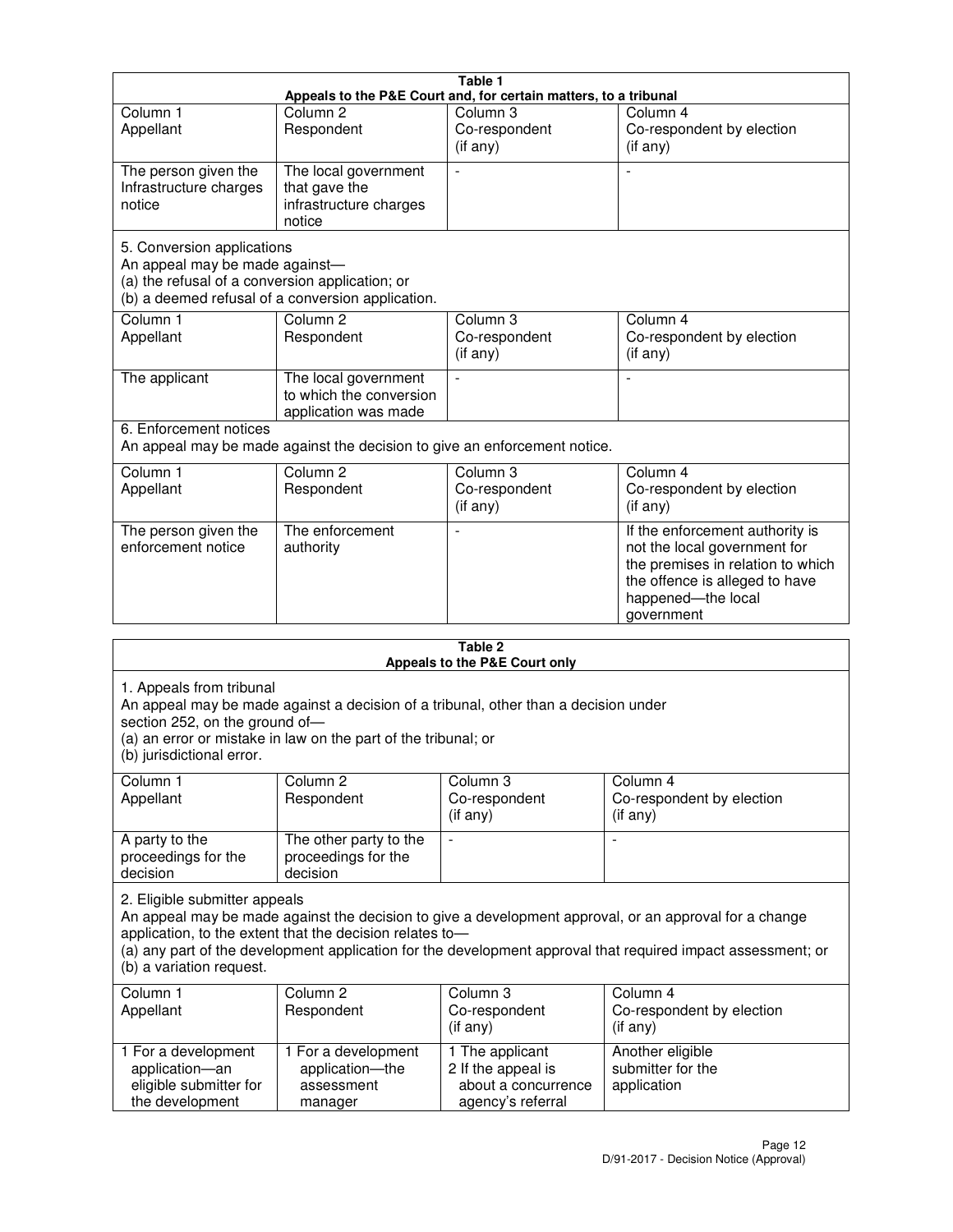|                                                                                                                                                                                                                                                                                               |                                                                                                                                                                                                                                         | Table 2<br>Appeals to the P&E Court only                                                                                |                                                                                                           |
|-----------------------------------------------------------------------------------------------------------------------------------------------------------------------------------------------------------------------------------------------------------------------------------------------|-----------------------------------------------------------------------------------------------------------------------------------------------------------------------------------------------------------------------------------------|-------------------------------------------------------------------------------------------------------------------------|-----------------------------------------------------------------------------------------------------------|
| application<br>2 For a change<br>application-an<br>eligible submitter for<br>the change<br>application                                                                                                                                                                                        | 2 For a change<br>application-the<br>responsible entity                                                                                                                                                                                 | response-the<br>concurrence agency                                                                                      |                                                                                                           |
| required impact assessment; or<br>(b) a variation request.                                                                                                                                                                                                                                    | 3. Eligible submitter and eligible advice agency appeals<br>An appeal may be made against a provision of a development approval, or failure to<br>include a provision in the development approval, to the extent the matter relates to- |                                                                                                                         | (a) any part of the development application or the change application, for the development approval, that |
| Column 1<br>Appellant                                                                                                                                                                                                                                                                         | Column <sub>2</sub><br>Respondent                                                                                                                                                                                                       | Column <sub>3</sub><br>Co-respondent<br>(if any)                                                                        | Column 4<br>Co-respondent by election<br>(i f any)                                                        |
| 1 For a development<br>application-an<br>eligible submitter for<br>the development<br>application<br>2 For a change<br>application-an<br>eligible submitter for<br>the change<br>application<br>3 An eligible advice<br>agency for the<br>development<br>application or<br>change application | 1 For a development<br>application-the<br>assessment<br>manager<br>2 For a change<br>application-the<br>responsible entity                                                                                                              | 1 The applicant<br>2 If the appeal is<br>about a concurrence<br>agency's referral<br>response-the<br>concurrence agency | Another eligible submitter for the<br>application                                                         |
| 4. Compensation claims<br>An appeal may be made against-                                                                                                                                                                                                                                      | (a) a decision under section 32 about a compensation claim; or<br>(b) a decision under section 265 about a claim for compensation; or<br>(c) a deemed refusal of a claim under paragraph (a) or (b).                                    |                                                                                                                         |                                                                                                           |
| Column 1<br>Appellant                                                                                                                                                                                                                                                                         | Column 2<br>Respondent                                                                                                                                                                                                                  | Column 3<br>Co-respondent<br>(if any)                                                                                   | Column 4<br>Co-respondent by election<br>(if any)                                                         |
| A person dissatisfied<br>with the decision                                                                                                                                                                                                                                                    | The local<br>government to which<br>the claim was made                                                                                                                                                                                  |                                                                                                                         | $\blacksquare$                                                                                            |
| 5. Registered premises                                                                                                                                                                                                                                                                        | An appeal may be made against a decision of the Minister under chapter 7, part 4.                                                                                                                                                       |                                                                                                                         |                                                                                                           |
| Column 1<br>Appellant                                                                                                                                                                                                                                                                         | Column <sub>2</sub><br>Respondent                                                                                                                                                                                                       | Column 3<br>Co-respondent<br>(if any)                                                                                   | Column 4<br>Co-respondent by election<br>(if any)                                                         |
| 1 A person given a<br>decision notice about<br>the decision<br>2 If the decision is to<br>register premises or<br>renew the<br>registration of<br>premises-an owner<br>or occupier of                                                                                                         | The Minister                                                                                                                                                                                                                            | $\overline{a}$                                                                                                          | If an owner or occupier starts the<br>appeal - the owner of the<br>registered premises                    |